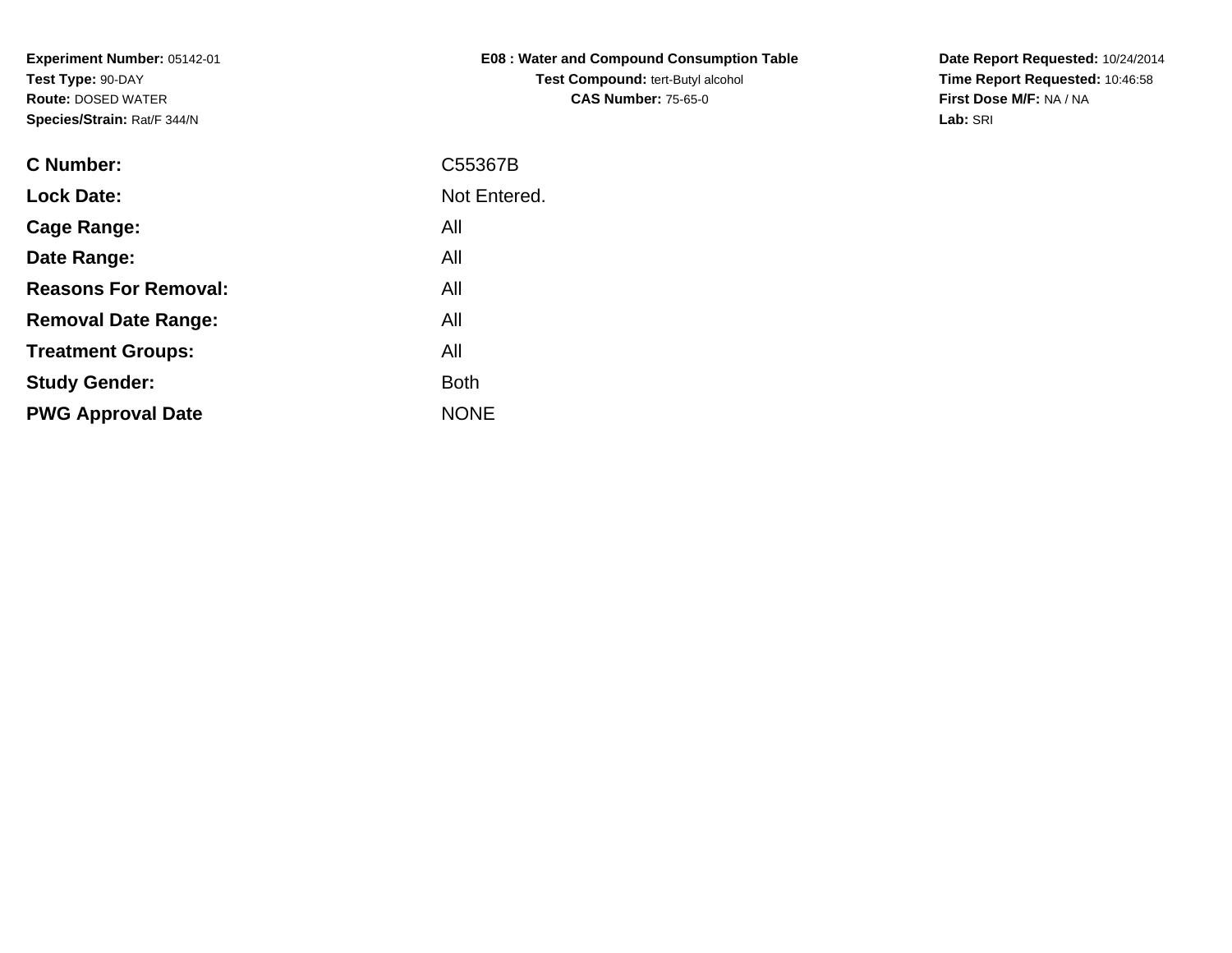## **E08 : Water and Compound Consumption TableTest Compound:** tert-Butyl alcohol **CAS Number:** 75-65-0

**Date Report Requested:** 10/24/2014 **Time Report Requested:** 10:46:58**First Dose M/F:** NA / NA**Lab:** SRI

### **MALE**

| week |                              | $0.0\%$              |                      |                          |                              | 0.5%          |                      |                          |                      |                     |                       |                      |                      |                          |               |                     |
|------|------------------------------|----------------------|----------------------|--------------------------|------------------------------|---------------|----------------------|--------------------------|----------------------|---------------------|-----------------------|----------------------|----------------------|--------------------------|---------------|---------------------|
|      | <b>DAILY</b><br><b>WATER</b> | <b>WATER</b><br>hour | <b>BODY</b><br>WT(g) | <b>NUM</b><br><b>WTS</b> | <b>DAILY</b><br><b>WATER</b> | WATER<br>hour | <b>BODY</b><br>WT(g) | <b>NUM</b><br><b>WTS</b> | DOSE/<br><b>CTRL</b> | DOSE/<br><b>DAY</b> | DAILY<br><b>WATER</b> | <b>WATER</b><br>hour | <b>BODY</b><br>WT(g) | <b>NUM</b><br><b>WTS</b> | DOSE/<br>CTRL | DOSE/<br><b>DAY</b> |
|      | 16.8                         | 834                  | 117.2                | 10                       | 15.0                         | 990           | 114.6                | 10                       | 0.89                 | 327.2               | 13.4                  | 1076                 | 113.4                | 10                       | 0.80          | 590.8               |
|      | 18.1                         | 1667                 | 150.7                | 10                       | 17.5                         | 1550          | 148.7                | 10                       | 0.97                 | 294.2               | 18.4                  | 1599                 | 148.2                | 10                       | 1.02          | 620.8               |
| 3    | 19.6                         | 1521                 | 175.4                | 10                       | 19.1                         | 1630          | 167.7                | 10                       | 0.97                 | 284.7               | 19.6                  | 1640                 | 171.5                | 10                       | 1.00          | 571.4               |
|      | 21.0                         | 1650                 | 204.8                | 10                       | 21.8                         | 1581          | 196.5                | 10                       | 1.04                 | 277.4               | 22.9                  | 1650                 | 200.7                | 10                       | 1.09          | 570.5               |
| 5    | 20.9                         | 1661                 | 232.7                | 10                       | 24.5                         | 1289          | 223.5                | 10                       | 1.17                 | 274.0               | 24.9                  | 1370                 | 222.3                | 10                       | 1.19          | 560.1               |
| 6    | 22.4                         | 1601                 | 255.3                | 10                       | 25.5                         | 1563          | 244.7                | 10                       | 1.14                 | 260.5               | 26.5                  | 1660                 | 246.6                | 10                       | 1.18          | 537.3               |
|      | 22.2                         | 1660                 | 271.5                | 10                       | 25.2                         | 1660          | 258.6                | 10                       | 1.14                 | 243.6               | 27.5                  | 1650                 | 262.0                | 10                       | 1.24          | 524.8               |
| 8    | 21.4                         | 1622                 | 288.6                | 10                       | 25.2                         | 1725          | 276.3                | 10                       | 1.18                 | 228.0               | 25.9                  | 1639                 | 277.1                | 10                       | 1.21          | 467.3               |
| 9    | 21.6                         | 1665                 | 304.5                | 10                       | 26.8                         | 1650          | 292.2                | 10                       | 1.24                 | 229.3               | 29.3                  | 1650                 | 292.0                | 10                       | 1.36          | 501.7               |
| 10   | 22.0                         | 1650                 | 319.6                | 10                       | 26.2                         | 1680          | 305.8                | 10                       | 1.19                 | 214.2               | 27.5                  | 1680                 | 303.8                | 10                       | 1.25          | 452.6               |
| 11   | 22.0                         | 1656                 | 331.6                | 10                       | 25.4                         | 1609          | 315.5                | 10                       | 1.15                 | 201.3               | 27.3                  | 1680                 | 316.1                | 10                       | 1.24          | 431.8               |
| 12   | 21.4                         | 1680                 | 344.0                | 10                       | 25.7                         | 1682          | 329.6                | 10                       | 1.20                 | 194.9               | 26.5                  | 1581                 | 326.3                | 10                       | 1.24          | 406.1               |
| 13   | 20.4                         | 2047                 | 355.3                | 10                       | 25.3                         | 2200          | 341.2                | 10                       | 1.24                 | 185.4               | 26.3                  | 2094                 | 338.7                | 10                       | 1.29          | 388.2               |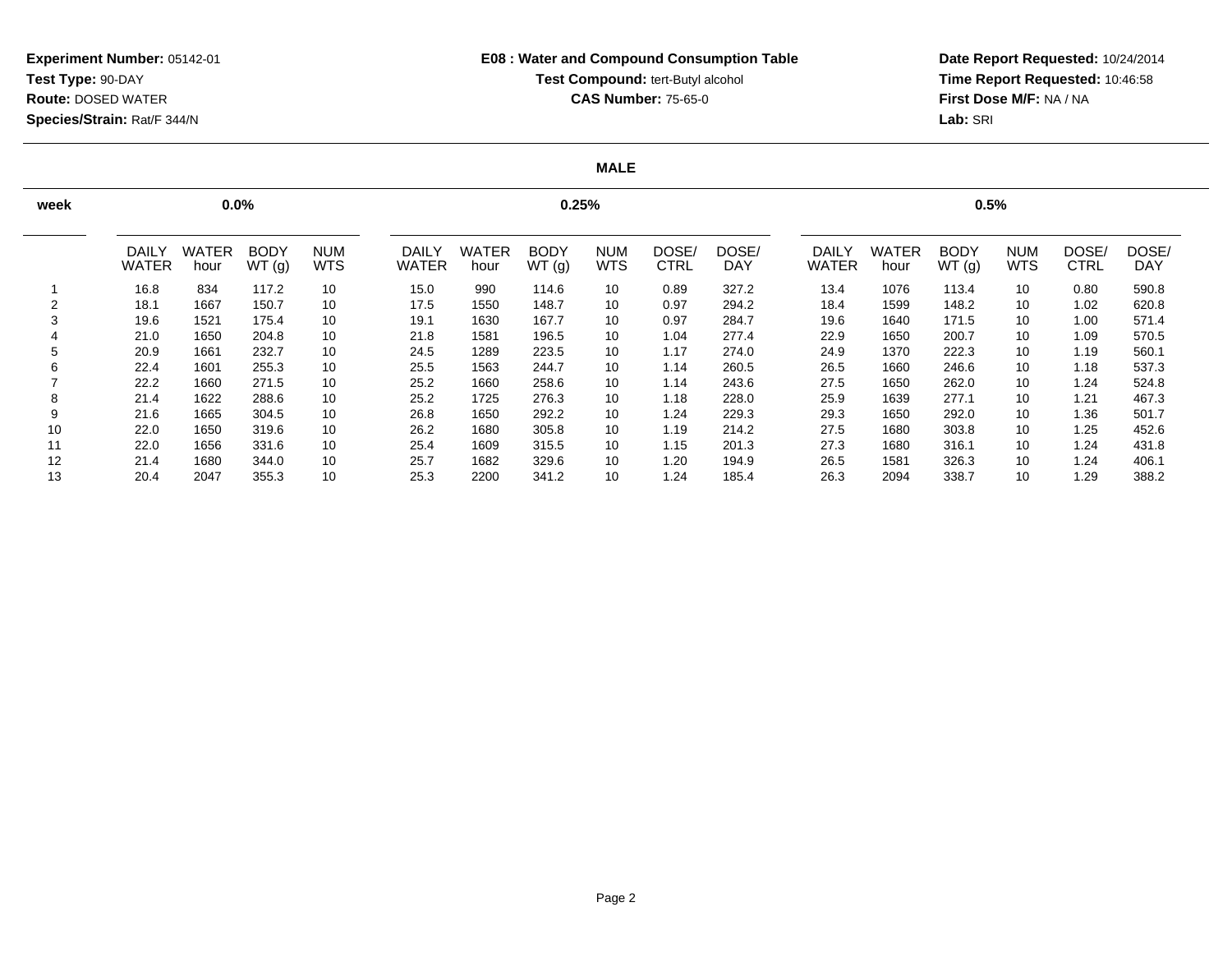## **E08 : Water and Compound Consumption TableTest Compound:** tert-Butyl alcohol **CAS Number:** 75-65-0

**Date Report Requested:** 10/24/2014 **Time Report Requested:** 10:46:58**First Dose M/F:** NA / NA**Lab:** SRI

### **MALE**

| week |                              |                      | 1.0%                 |                          |                      |                     | 2.0% |                              |                      |                      |                          |                      |              |  |
|------|------------------------------|----------------------|----------------------|--------------------------|----------------------|---------------------|------|------------------------------|----------------------|----------------------|--------------------------|----------------------|--------------|--|
|      | <b>DAILY</b><br><b>WATER</b> | <b>WATER</b><br>hour | <b>BODY</b><br>WT(g) | <b>NUM</b><br><b>WTS</b> | DOSE/<br><b>CTRL</b> | DOSE/<br><b>DAY</b> |      | <b>DAILY</b><br><b>WATER</b> | <b>WATER</b><br>hour | <b>BODY</b><br>WT(g) | <b>NUM</b><br><b>WTS</b> | DOSE/<br><b>CTRL</b> | DOSE/<br>DAY |  |
|      | 13.1                         | 935                  | 114.8                | 10                       | 0.78                 | 1141.1              |      | 9.9                          | 1074                 | 114.0                | 10                       | 0.59                 | 1736.8       |  |
| 2    | 13.5                         | 1621                 | 148.9                | 10                       | 0.75                 | 906.6               |      | 11.8                         | 1682                 | 137.8                | 10                       | 0.65                 | 1712.6       |  |
| 3    | 14.5                         | 1496                 | 168.7                | 10                       | 0.74                 | 859.5               |      | 14.0                         | 1650                 | 156.2                | 10                       | 0.71                 | 1792.6       |  |
| 4    | 17.1                         | 1577                 | 193.3                | 10                       | 0.81                 | 884.6               |      | 15.7                         | 1650                 | 183.7                | 10                       | 0.75                 | 1709.3       |  |
| 5    | 18.6                         | 1710                 | 217.5                | 10                       | 0.89                 | 855.2               |      | 17.3                         | 1700                 | 207.6                | 10                       | 0.83                 | 1666.7       |  |
| 6    | 19.3                         | 1533                 | 236.9                | 10                       | 0.86                 | 814.7               |      | 17.9                         | 1705                 | 225.5                | 10                       | 0.80                 | 1587.6       |  |
| 7    | 21.5                         | 1524                 | 245.4                | 10                       | 0.97                 | 876.1               |      | 19.1                         | 1650                 | 232.2                | 10                       | 0.86                 | 1645.1       |  |
| 8    | 21.1                         | 1659                 | 263.1                | 10                       | 0.99                 | 802.0               |      | 20.6                         | 1710                 | 247.0                | 10                       | 0.96                 | 1668.0       |  |
| 9    | 22.8                         | 1591                 | 276.7                | 10                       | 1.06                 | 824.0               |      | 22.9                         | 1510                 | 260.0                | 10                       | 1.06                 | 1761.5       |  |
| 10   | 20.9                         | 1666                 | 288.6                | 10                       | 0.95                 | 724.2               |      | 20.2                         | 1680                 | 270.0                | 10                       | 0.92                 | 1496.3       |  |
| 11   | 21.3                         | 1680                 | 297.7                | 10                       | 0.97                 | 715.5               |      | 19.7                         | 1631                 | 279.1                | 10                       | 0.90                 | 1411.7       |  |
| 12   | 22.3                         | 1680                 | 303.5                | 10                       | 1.04                 | 734.8               |      | 20.8                         | 1670                 | 288.0                | 10                       | 0.97                 | 1444.4       |  |
| 13   | 21.6                         | 2205                 | 313.1                | 10                       | 1.06                 | 689.9               |      | 19.5                         | 2200                 | 294.3                | 10                       | 0.96                 | 1325.2       |  |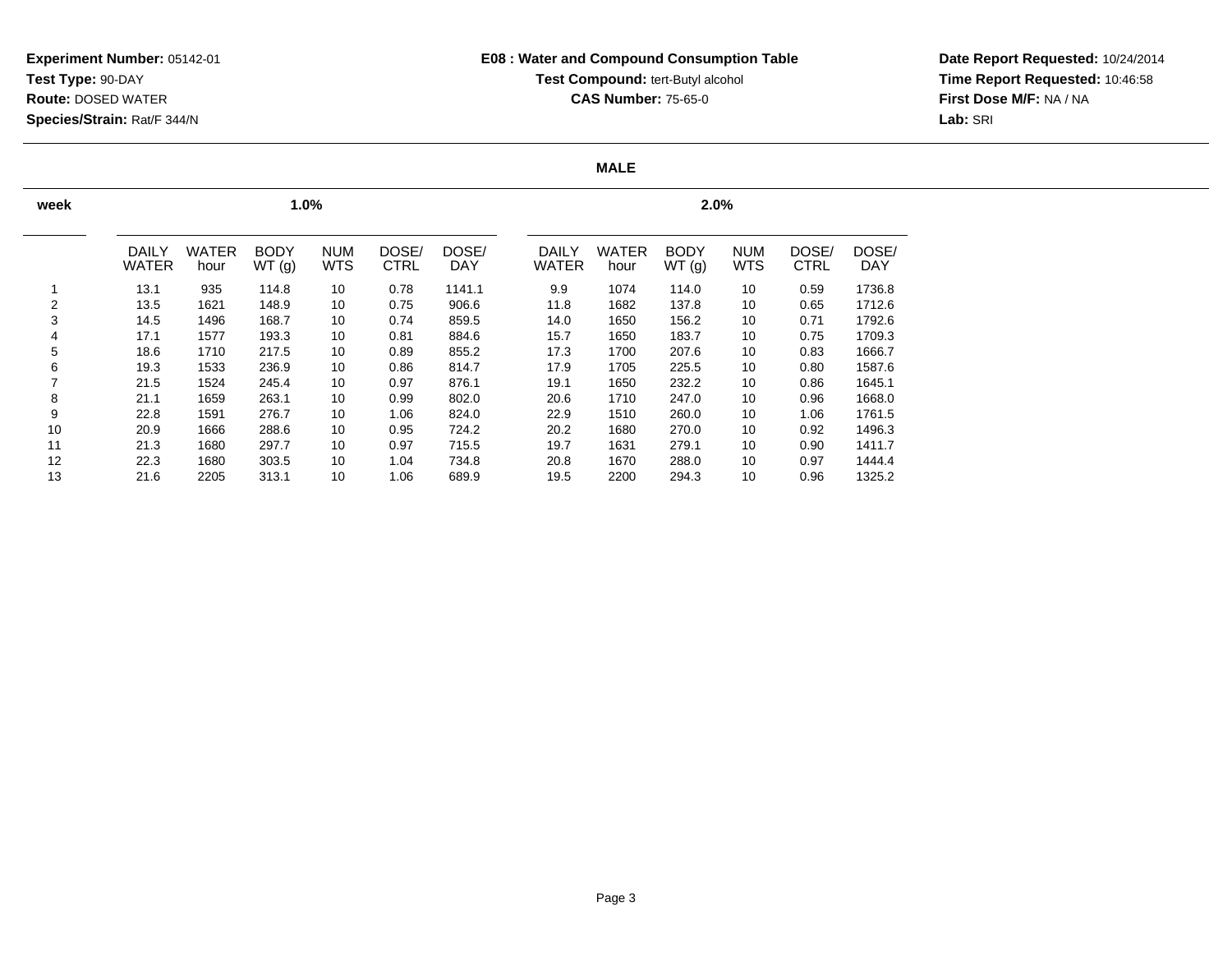# **E08 : Water and Compound Consumption TableTest Compound:** tert-Butyl alcohol **CAS Number:** 75-65-0

**Date Report Requested:** 10/24/2014 **Time Report Requested:** 10:46:58**First Dose M/F:** NA / NA**Lab:** SRI

### **MALE**

| week |                |               |                      |                   |                      |                     |
|------|----------------|---------------|----------------------|-------------------|----------------------|---------------------|
|      | DAILY<br>WATER | WATER<br>hour | <b>BODY</b><br>WT(g) | <b>NUM</b><br>WTS | DOSE/<br><b>CTRL</b> | DOSE/<br><b>DAY</b> |
| 1    | 8.4            | 1070          | 111.4                | 10                | 0.50                 | 3016.2              |
| 2    | 9.8            | 1691          | 113.7                | 10                | 0.54                 | 3447.7              |
| 3    | 10.4           | 1577          | 115.9                | 10                | 0.53                 | 3589.3              |
| 4    | 10.6           | 1650          | 109.9                | 10                | 0.50                 | 3858.1              |
| 5    | 11.7           | 1364          | 109.9                | 9                 | 0.56                 | 4258.4              |
| 6    | 11.6           | 1190          | 118.5                | 7                 | 0.52                 | 3915.6              |
| 7    | 8.1            | 815           | 108.1                | 6                 | 0.36                 | 2997.2              |
| 8    | 8.8            | 446           | 99.5                 | 5                 | 0.41                 | 3537.7              |
| 9    | 9.7            | 330           | 99.7                 | 2                 | 0.45                 | 3891.7              |
| 10   | 10.5           | 336           | 106.0                | 2                 | 0.48                 | 3962.3              |
| 11   | 10.6           | 336           | 108.4                | $\overline{2}$    | 0.48                 | 3911.4              |
| 12   | 4.3            | 196           | 95.1                 | 2                 | 0.20                 | 1808.6              |
| 13   |                |               |                      |                   |                      |                     |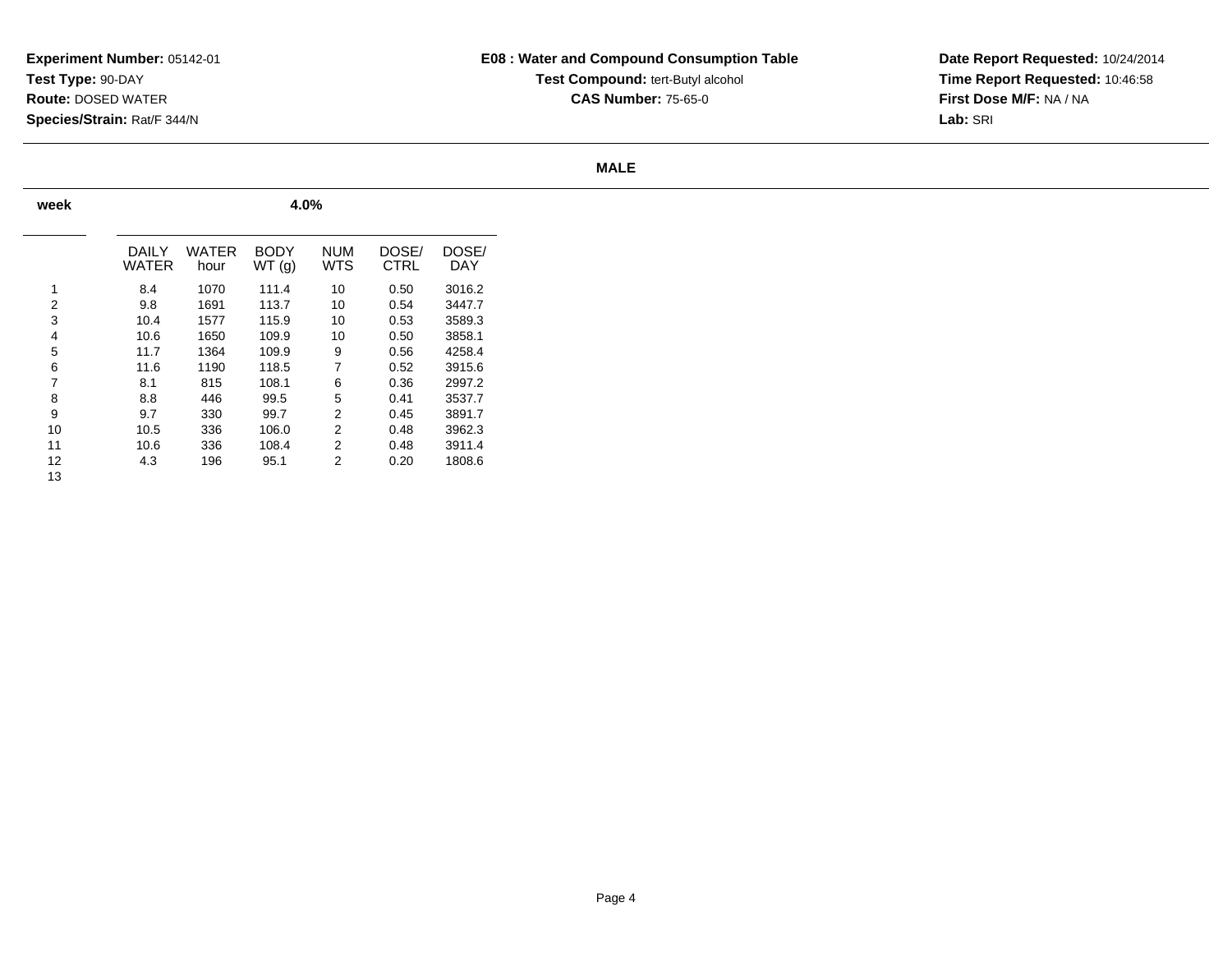**E08 : Water and Compound Consumption TableTest Compound:** tert-Butyl alcohol **CAS Number:** 75-65-0

\*\*\*END OF MALE DATA\*\*\*

**Date Report Requested:** 10/24/2014 **Time Report Requested:** 10:46:58**First Dose M/F:** NA / NA**Lab:** SRI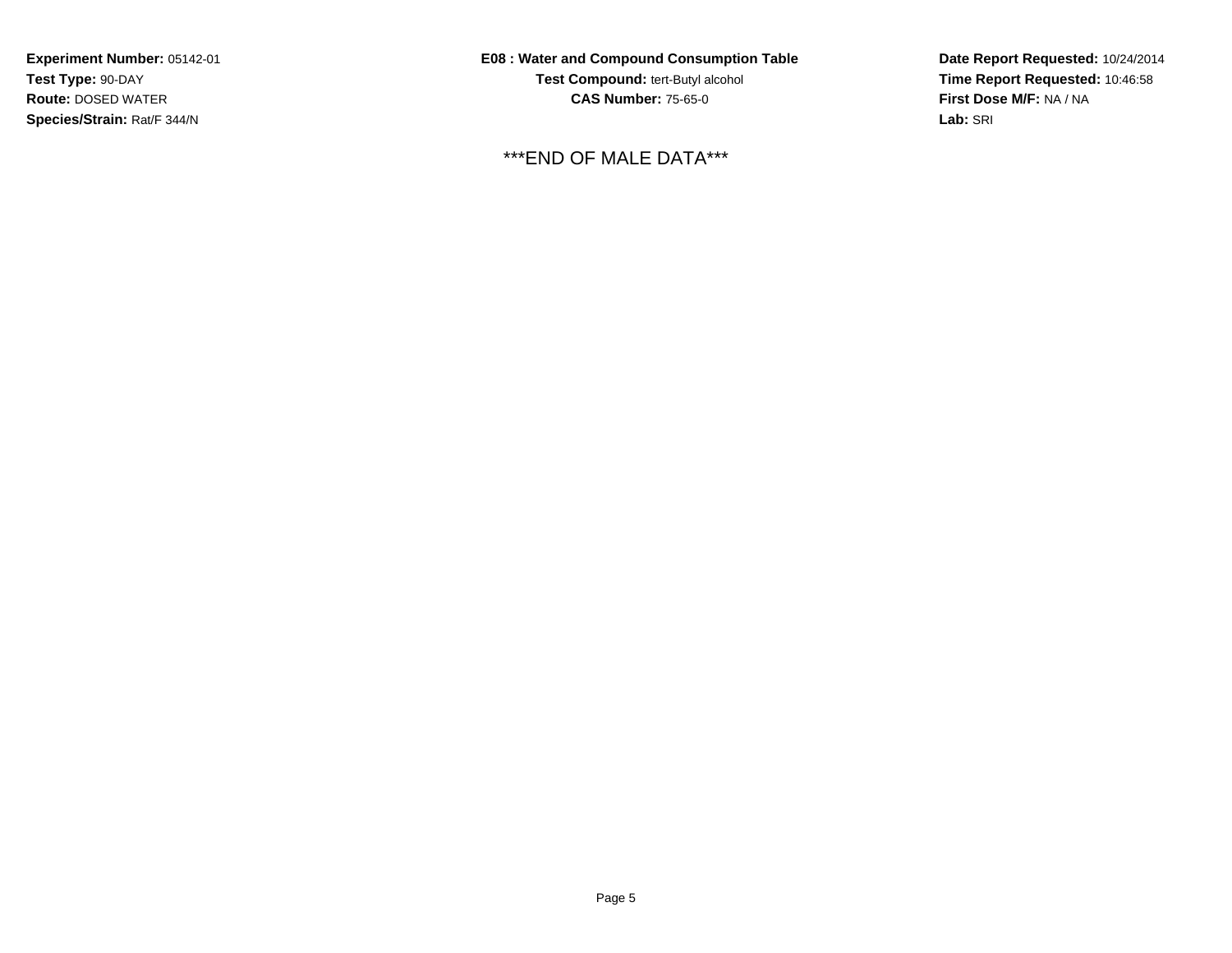## **E08 : Water and Compound Consumption TableTest Compound:** tert-Butyl alcohol **CAS Number:** 75-65-0

**Date Report Requested:** 10/24/2014 **Time Report Requested:** 10:46:58**First Dose M/F:** NA / NA**Lab:** SRI

#### **FEMALE**

| week |                              | $0.0\%$              |                      |                          |                              |               | 0.25%                |                          |                      | 0.5%                |                       |                      |                      |                          |               |                     |
|------|------------------------------|----------------------|----------------------|--------------------------|------------------------------|---------------|----------------------|--------------------------|----------------------|---------------------|-----------------------|----------------------|----------------------|--------------------------|---------------|---------------------|
|      | <b>DAILY</b><br><b>WATER</b> | <b>WATER</b><br>hour | <b>BODY</b><br>WT(g) | <b>NUM</b><br><b>WTS</b> | <b>DAILY</b><br><b>WATER</b> | WATER<br>hour | <b>BODY</b><br>WT(g) | <b>NUM</b><br><b>WTS</b> | DOSE/<br><b>CTRL</b> | DOSE/<br><b>DAY</b> | DAILY<br><b>WATER</b> | <b>WATER</b><br>hour | <b>BODY</b><br>WT(g) | <b>NUM</b><br><b>WTS</b> | DOSE/<br>CTRL | DOSE/<br><b>DAY</b> |
|      | 13.4                         | 829                  | 91.3                 | 10                       | 14.0                         | 985           | 91.4                 | 10                       | 1.04                 | 382.9               | 12.8                  | 995                  | 92.3                 | 10                       | 0.96          | 693.4               |
| 2    | 15.0                         | 1592                 | 110.2                | 10                       | 15.8                         | 1642          | 111.3                | 10                       | 1.05                 | 354.9               | 15.7                  | 1577                 | 112.5                | 10                       | 1.05          | 697.8               |
| 3    | 15.5                         | 1640                 | 123.7                | 10                       | 17.0                         | 1630          | 125.9                | 10                       | 1.10                 | 337.6               | 16.0                  | 1572                 | 125.4                | 10                       | 1.03          | 638.0               |
|      | 16.3                         | 1651                 | 134.0                | 10                       | 17.8                         | 1650          | 136.9                | 10                       | 1.09                 | 325.1               | 17.1                  | 1630                 | 136.5                | 10                       | 1.05          | 626.4               |
| 5    | 15.9                         | 1740                 | 146.2                | 10                       | 17.1                         | 1682          | 148.4                | 10                       | 1.08                 | 288.1               | 16.9                  | 1730                 | 148.6                | 10                       | 1.06          | 568.6               |
| 6    | 16.3                         | 1650                 | 155.0                | 10                       | 17.1                         | 1660          | 157.4                | 10                       | 1.05                 | 271.6               | 16.6                  | 1660                 | 157.4                | 10                       | 1.02          | 527.3               |
|      | 15.4                         | 1670                 | 160.1                | 10                       | 17.0                         | 1660          | 163.6                | 10                       | 1.10                 | 259.8               | 16.2                  | 1649                 | 163.9                | 10                       | 1.05          | 494.2               |
| 8    | 15.4                         | 1714                 | 166.2                | 10                       | 16.3                         | 1699          | 170.3                | 10                       | 1.06                 | 239.3               | 15.5                  | 1716                 | 166.7                | 10                       | 1.01          | 464.9               |
| 9    | 15.3                         | 1663                 | 171.1                | 10                       | 16.2                         | 1650          | 174.6                | 10                       | 1.06                 | 232.0               | 17.2                  | 1640                 | 172.1                | 10                       | 1.12          | 499.7               |
| 10   | 15.4                         | 1650                 | 176.5                | 10                       | 14.6                         | 1680          | 180.2                | 10                       | 0.95                 | 202.6               | 14.6                  | 1680                 | 177.9                | 10                       | 0.95          | 410.3               |
| 11   | 15.8                         | 1680                 | 179.8                | 10                       | 14.9                         | 1680          | 181.3                | 10                       | 0.94                 | 205.5               | 14.5                  | 1656                 | 180.1                | 10                       | 0.92          | 402.6               |
| 12   | 14.4                         | 1680                 | 181.8                | 10                       | 15.1                         | 1690          | 186.1                | 10                       | 1.05                 | 202.8               | 13.7                  | 1680                 | 182.8                | 10                       | 0.95          | 374.7               |
| 13   | 14.3                         | 2200                 | 179.4                | 10                       | 15.2                         | 2124          | 182.6                | 10                       | 1.06                 | 208.1               | 15.7                  | 2192                 | 180.1                | 10                       | 1.10          | 435.9               |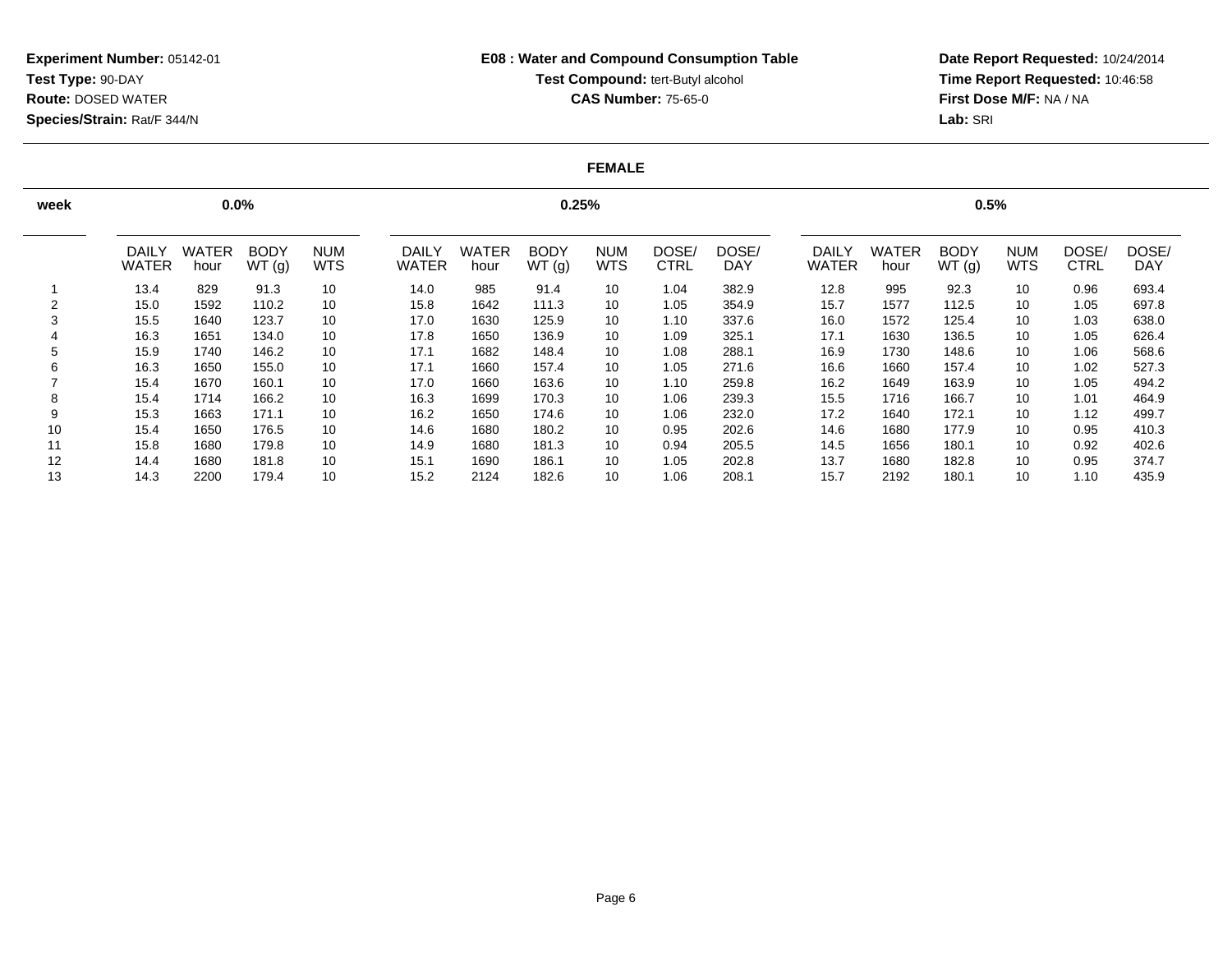## **E08 : Water and Compound Consumption TableTest Compound:** tert-Butyl alcohol **CAS Number:** 75-65-0

**Date Report Requested:** 10/24/2014 **Time Report Requested:** 10:46:58**First Dose M/F:** NA / NA**Lab:** SRI

#### **FEMALE**

| week                     |                              |                      | 1.0%                 |                          |                      | 2.0%         |  |                              |                      |                      |                          |                      |                     |  |
|--------------------------|------------------------------|----------------------|----------------------|--------------------------|----------------------|--------------|--|------------------------------|----------------------|----------------------|--------------------------|----------------------|---------------------|--|
|                          | <b>DAILY</b><br><b>WATER</b> | <b>WATER</b><br>hour | <b>BODY</b><br>WT(g) | <b>NUM</b><br><b>WTS</b> | DOSE/<br><b>CTRL</b> | DOSE/<br>DAY |  | <b>DAILY</b><br><b>WATER</b> | <b>WATER</b><br>hour | <b>BODY</b><br>WT(g) | <b>NUM</b><br><b>WTS</b> | DOSE/<br><b>CTRL</b> | DOSE/<br><b>DAY</b> |  |
|                          | 11.7                         | 1013                 | 91.1                 | 10                       | 0.87                 | 1284.3       |  | 8.0                          | 1019                 | 92.9                 | 10                       | 0.60                 | 1722.3              |  |
| 2                        | 10.3                         | 1698                 | 112.1                | 10                       | 0.69                 | 918.8        |  | 10.1                         | 1680                 | 107.5                | 10                       | 0.67                 | 1879.1              |  |
| 3                        | 12.2                         | 1640                 | 125.1                | 10                       | 0.79                 | 975.2        |  | 11.1                         | 1650                 | 120.0                | 10                       | 0.72                 | 1850.0              |  |
| 4                        | 12.0                         | 1626                 | 135.6                | 10                       | 0.74                 | 885.0        |  | 11.2                         | 1486                 | 131.9                | 10                       | 0.69                 | 1698.3              |  |
| 5                        | 12.6                         | 1558                 | 146.3                | 10                       | 0.79                 | 861.2        |  | 11.3                         | 1677                 | 143.7                | 10                       | 0.71                 | 1572.7              |  |
| 6                        | 12.7                         | 1680                 | 156.3                | 10                       | 0.78                 | 812.5        |  | 10.4                         | 1700                 | 152.8                | 10                       | 0.64                 | 1361.3              |  |
| $\overline{\phantom{a}}$ | 12.2                         | 1650                 | 163.0                | 10                       | 0.79                 | 748.5        |  | 11.0                         | 1650                 | 159.4                | 10                       | 0.71                 | 1380.2              |  |
| 8                        | 11.5                         | 1730                 | 169.9                | 10                       | 0.75                 | 676.9        |  | 11.1                         | 1720                 | 165.4                | 10                       | 0.72                 | 1342.2              |  |
| 9                        | 11.7                         | 1655                 | 174.4                | 10                       | 0.76                 | 670.9        |  | 12.5                         | 1640                 | 171.3                | 10                       | 0.82                 | 1459.4              |  |
| 10                       | 11.3                         | 1680                 | 179.5                | 10                       | 0.73                 | 629.5        |  | 10.7                         | 1680                 | 175.2                | 10                       | 0.69                 | 1221.5              |  |
| 11                       | 12.2                         | 1658                 | 181.9                | 10                       | 0.77                 | 670.7        |  | 11.6                         | 1658                 | 177.8                | 10                       | 0.73                 | 1304.8              |  |
| 12                       | 10.9                         | 1680                 | 186.1                | 10                       | 0.76                 | 585.7        |  | 10.0                         | 1674                 | 182.0                | 10                       | 0.69                 | 1098.9              |  |
| 13                       | 12.1                         | 2200                 | 181.0                | 10                       | 0.85                 | 668.5        |  | 10.5                         | 2196                 | 176.0                | 10                       | 0.73                 | 1193.2              |  |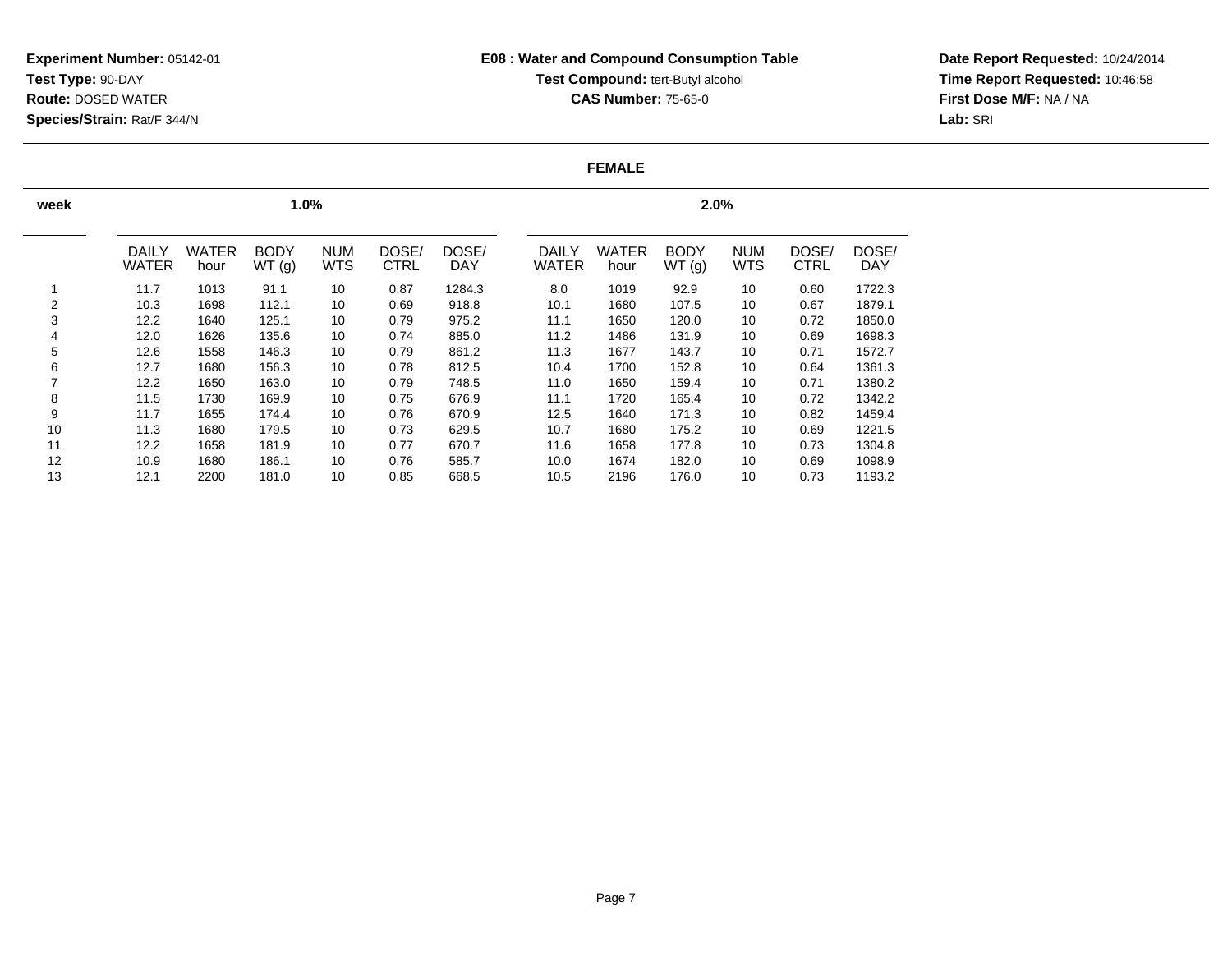## **E08 : Water and Compound Consumption TableTest Compound:** tert-Butyl alcohol **CAS Number:** 75-65-0

**Date Report Requested:** 10/24/2014 **Time Report Requested:** 10:46:58**First Dose M/F:** NA / NA**Lab:** SRI

#### **FEMALE**

| week |                |               |                       |                   |               |              |
|------|----------------|---------------|-----------------------|-------------------|---------------|--------------|
|      | DAILY<br>WATER | WATER<br>hour | <b>BODY</b><br>WT (g) | <b>NUM</b><br>WTS | DOSE/<br>CTRL | DOSE/<br>DAY |
| 1    | 6.9            | 1065          | 91.4                  | 10                | 0.51          | 3019.7       |
| 2    | 10.2           | 1623          | 94.4                  | 10                | 0.68          | 4322.0       |
| 3    | 9.4            | 1485          | 99.1                  | 9                 | 0.61          | 3794.1       |
| 4    | 10.3           | 1437          | 107.5                 | 9                 | 0.63          | 3832.6       |
| 5    | 11.0           | 1530          | 111.2                 | 9                 | 0.69          | 3956.8       |
| 6    | 10.5           | 1530          | 111.3                 | 9                 | 0.64          | 3773.6       |
| 7    | 9.2            | 1467          | 108.3                 | 9                 | 0.60          | 3398.0       |
| 8    | 8.2            | 1411          | 105.8                 | 9                 | 0.53          | 3100.2       |
| 9    | 9.7            | 1155          | 110.2                 | 7                 | 0.63          | 3520.9       |
| 10   | 7.8            | 1176          | 116.1                 | 7                 | 0.51          | 2687.3       |
| 11   | 10.1           | 1008          | 122.5                 | 6                 | 0.64          | 3298.0       |
| 12   | 10.1           | 864           | 127.2                 | 6                 | 0.70          | 3176.1       |
| 13   | 11.0           | 876           | 141.3                 | 4                 | 0.77          | 3113.9       |